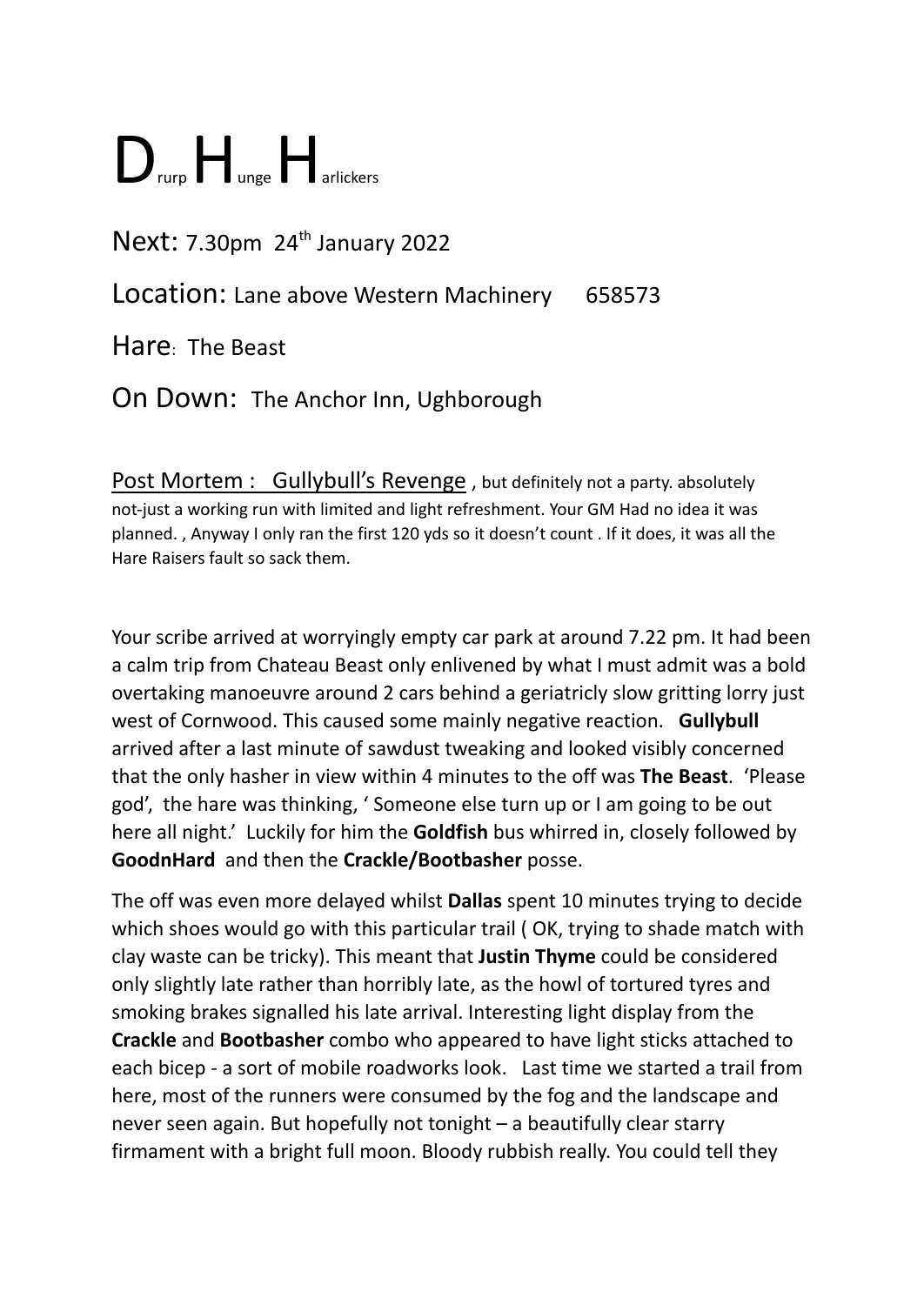were pining for some good low cloud and a decent drizzle. Anyway, after the usual excuses from the hair ( two sorts of sawdust, haemorrhoids, wrong sort of moonshine, wrestling with existentialism etc. etc.) he apologised unreservedly for anything which might have happened or could happen but would no way be his fault because he was very, very, very sorry.

So off in a southerly direction into the clay minefields. The FRBs were worked fairly hard by the hare whilst the old gits ( you can probably guess who they were) were harangued by **Crackle** to follow the dust. Too old and hopefully too wise to follow her advice, the OGs and the peloton then came together at the top of the Tory Brook, a rather impressive stream filled gully. Obviously if I had been told about this gully I would not have followed the trail down its flanks. But having been assured that it did not contravene any laws of hashing I did run down it for a short while. Again, if anyone was to blame it was **Gullybull** ,who then showed a complete absence of shame in making us get our feet wet crossing the aforementioned stream. For partaking of this this crossing I apologise unreservedly but would wait until your committee meets to see who gets hung , drawn and quartered. Defo not me, coff.

After more FRB mayhem and old git SCBing , we all arrived for sweety R&R at the top of Crownhill Tor and admired the view and the moonlight on the clayworks. After much banter and apologies all round, we were off over Ridding Down to Tolchmoor Gate: the Old gits then back to the CP along the road and the FRBs via the huge fuck off clay waste mountain on the other side of the road. From the CP we watched the line of lights descending the steepest face of the huge clay mountain at what was obviously considerable speed. **Goldfish** subsequently admitted that nearly all participants had involuntarily used the arse brake technique in either one or two cheek configurations. Subsequently in the CP, **Dallas** whilst peering into the back of their van emitted a shriek of considerable volume and worrying signs of retching . **Goldfish** had dropped his kecks, bent over and presented his posterior to her enquiring whether she could see any damage. 'Well, we are married' was his excuse.

And so to the Moorland Hotel, where due to a slight DH3 overrun, we had gone beyond the cheesy chip curfew. Never mind, the quality of their Jail Ale made up for it**. Loupy**, after a very late appearance on trail, was then explaining how he did not bother to heat his house much. 15 c was plenty for his living area and chipping the ice in the toilet bowl was seldom a problem. **Goodnhard** then informed us that he liked talking to people, but since **Bootbasher** had well zoned out thinking of her summer holidays, only **Crackle** nodded as you do